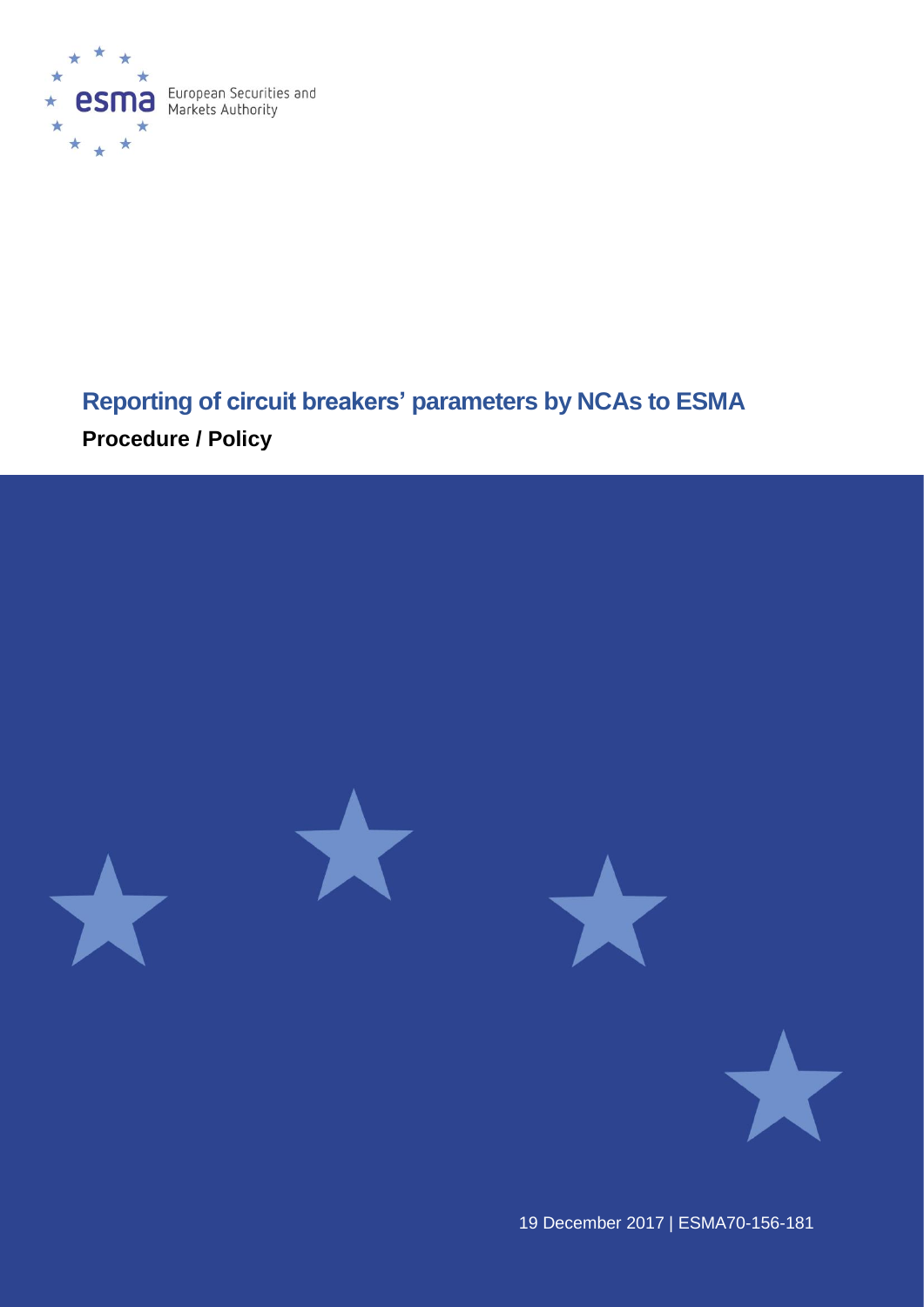

# **Table of Contents**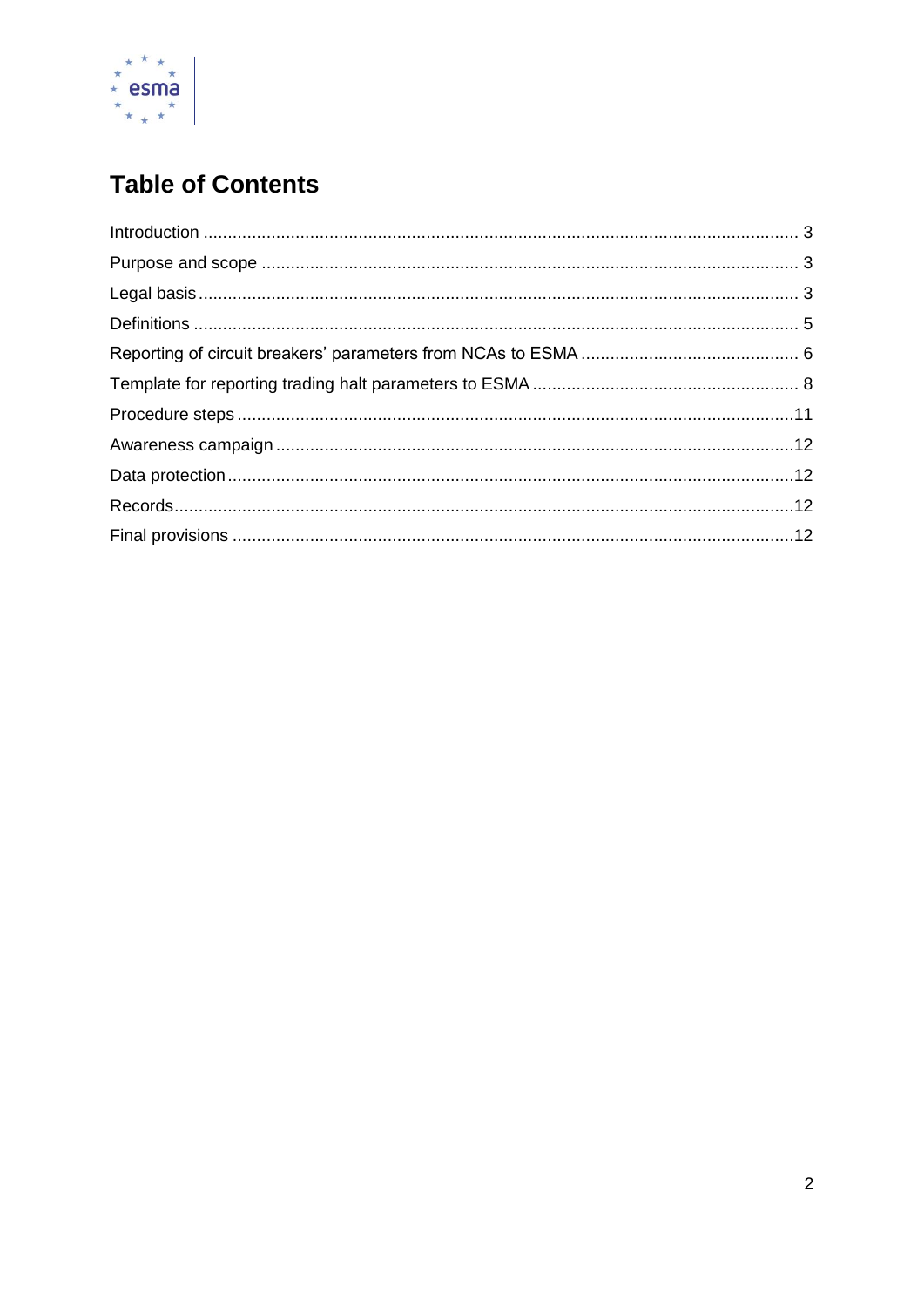

## <span id="page-2-0"></span>**Introduction**

The second paragraph of Article 48(5) of Directive 2014/65/EU (MiFID II) determines that trading venues shall report the parameters for halting trading and any material changes to those parameters to their national competent authority (NCA) in a consistent and comparable manner, and that the NCA shall in turn report them to ESMA.

The Guidelines on the calibration of circuit breakers and publication of trading halts under MiFID II (ESMA70-872942901-63) were published by ESMA on 6 April 2017. These Guidelines apply to trading venues that allow or enable algorithmic trading on their systems and to NCAs.

The Final Report to the aforementioned Guidelines established the template and procedure for the submission of the parameters of mechanisms to halt or constrain trading. It has been decided though not to include these reporting standards and procedure into the Guidelines and rather have them in an ESMA procedure to be approved by the Board. ESMA took advantage of the Consultation Paper for the Guidelines to consult on those reporting standards and procedures and they were broadly supported by respondents.

This document formalises a common standard and procedure for NCAs to adhere to in reporting the parameters to halt or constrain trading used by the trading venues under their jurisdiction to ESMA, without prejudice to the possibility for NCAs to require those trading venues to report to them the parameters using a different and, where appropriate, more granular format.

These common reporting standards aim to ensure consistency and comparability of the reported parameters.

The intended recipients of this document are NCAs.

#### <span id="page-2-1"></span>**Purpose and scope**

This document sets out a procedure and a harmonised format to be used by NCAs in reporting the parameters to halt or constrain trading used by the trading venues under their jurisdiction to ESMA.

#### <span id="page-2-2"></span>**Legal basis**

Article 48(5) of MiFID II provides that "*Member States shall require a regulated market to be able to temporarily halt or constrain trading if there is a significant price movement in a financial instrument on that market or a related market during a short period and, in exceptional cases, to be able to cancel, vary or correct any transaction*".

The second paragraph of Article 48(5) of MiFID II establishes that "*Member States shall ensure that a regulated market reports the parameters for halting trading and any material changes to*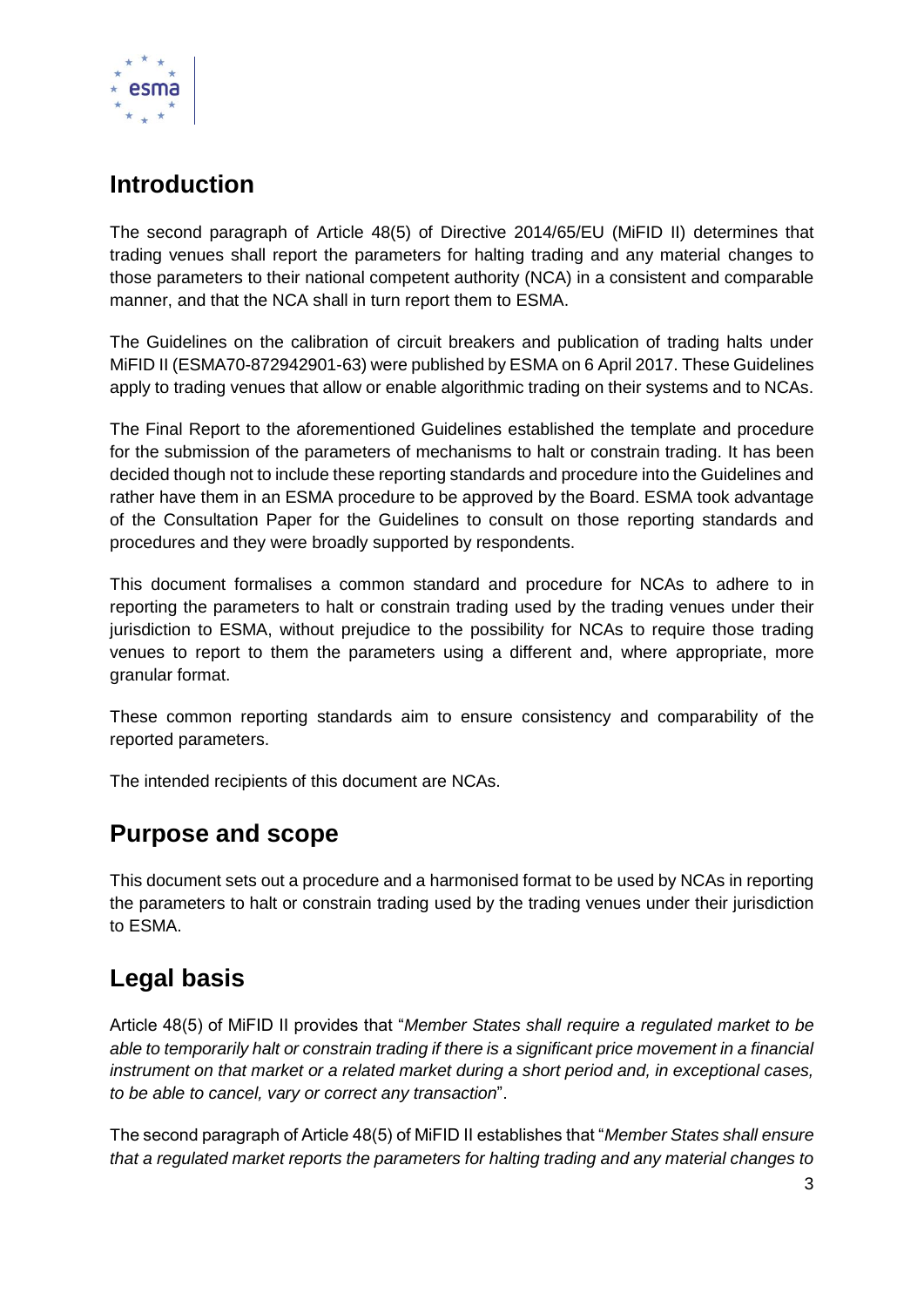

*those parameters to the competent authority in a consistent and comparable manner, and that the competent authority shall in turn report them to ESMA*".

Whereas there is no legal mandate to determine the format of those reports, it is necessary to specify the format of those submissions to ensure consistency and comparability of those notifications.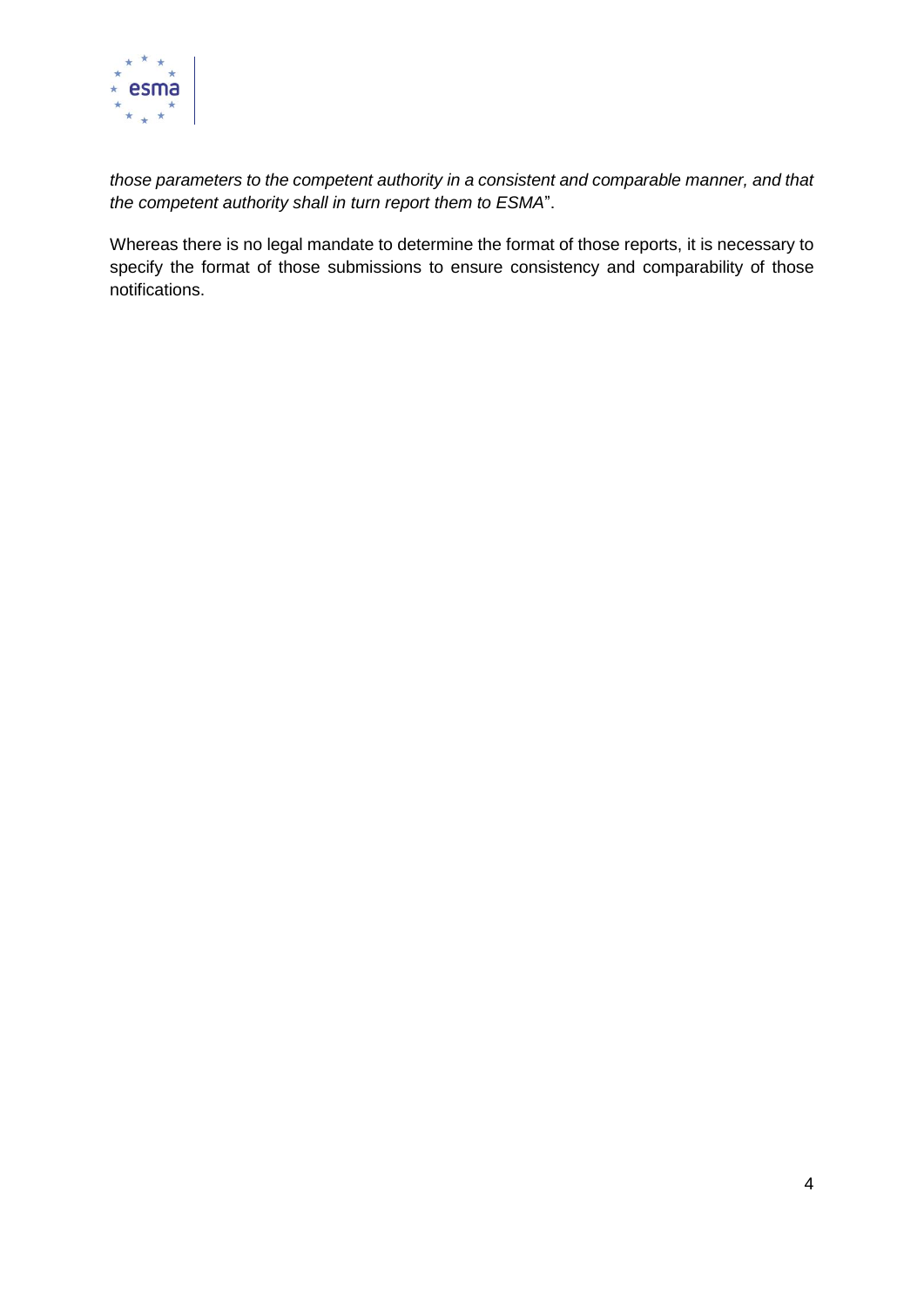

# <span id="page-4-0"></span>**Definitions**

| Circuit breakers       | Mechanisms to be set in place by trading venues in accordance with<br>Article 48(5) of MiFID to temporarily halt or constrain trading if there is a<br>significant price movement in a financial instrument.                                                                   |
|------------------------|--------------------------------------------------------------------------------------------------------------------------------------------------------------------------------------------------------------------------------------------------------------------------------|
| <b>Trading halts</b>   | Trading halts include the following types of mechanisms:                                                                                                                                                                                                                       |
|                        | Mechanisms that interrupt continuous trading, including:<br>$\bullet$                                                                                                                                                                                                          |
|                        | Mechanisms whereby trading stops on a certain security for a<br>O<br>certain time period, on which no trades are executed and no new<br>prices are determined; and                                                                                                             |
|                        | O Mechanisms whereby trading switches from continuous trading<br>to a call auction. This can take place following a trade or<br>following the introduction of an order that would result in a trade<br>outside the static price ranges pre-determined by the trading<br>venue. |
|                        | mechanisms that extend the period of scheduled or unscheduled<br>٠<br>call auctions in case of price divergence with respect to a pre-<br>defined reference price at the end of the auction.                                                                                   |
| <b>NCA</b>             | National Competent Authority, or the authority designated by each<br>Member State in accordance with Article 67 of MiFID II                                                                                                                                                    |
| <b>CDR</b>             | <b>Commission Delegated Regulation</b>                                                                                                                                                                                                                                         |
| <b>SMSC</b>            | <b>Secondary Markets Standing Committee</b>                                                                                                                                                                                                                                    |
| <b>BoS</b>             | <b>Board of Supervisors</b>                                                                                                                                                                                                                                                    |
| <b>ESMA Regulation</b> | Regulation (EU) No 1095/2010 establishing a European Supervisory<br>Authority (European Securities Markets Authority)                                                                                                                                                          |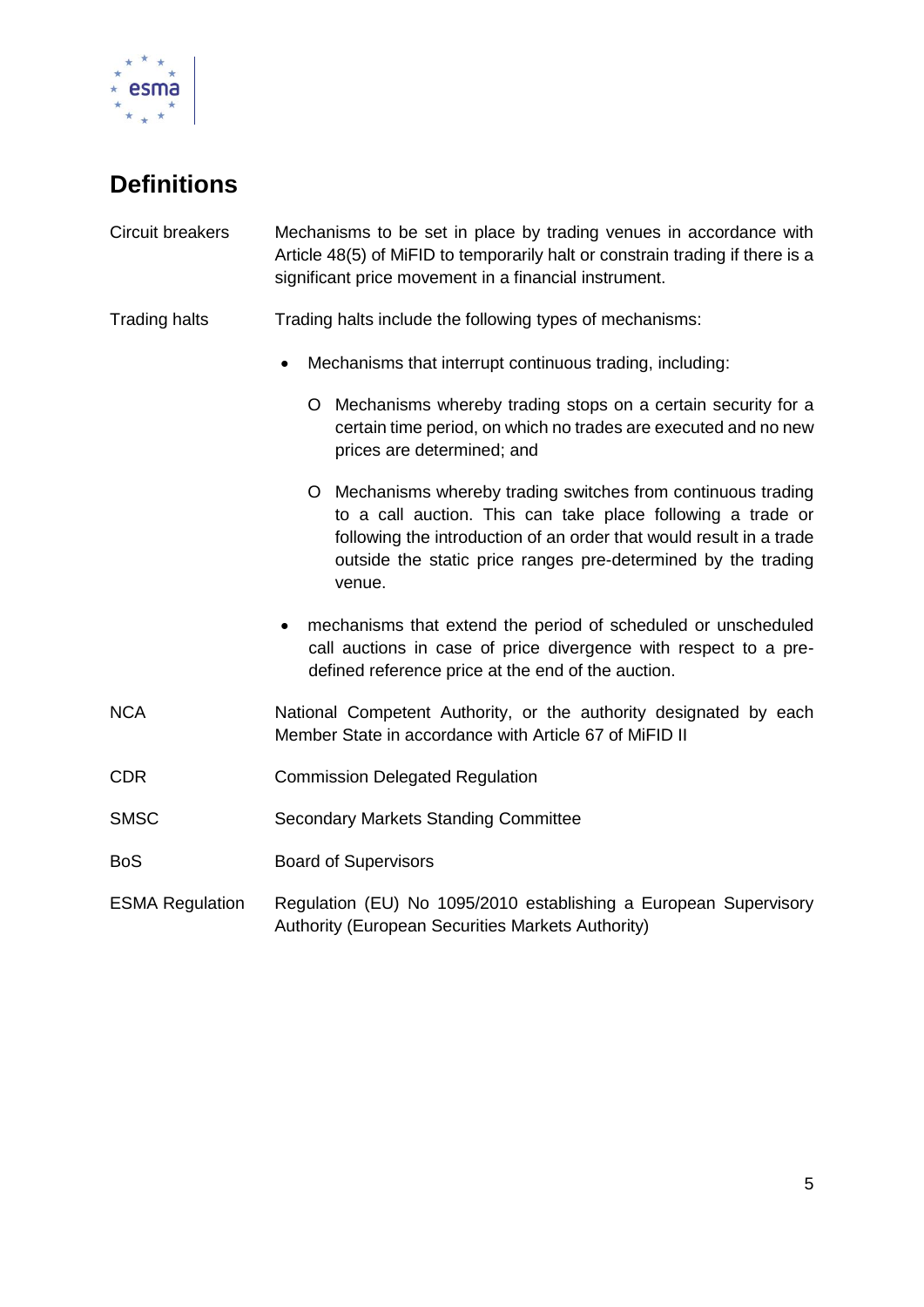

## <span id="page-5-0"></span>**Reporting of circuit breakers' parameters from NCAs to ESMA**

In accordance with the second paragraph of Article 48(5) of MiFID II, NCAs shall communicate the parameters for halting or constraining trading (and any changes to those parameters) used by the trading venues under their jurisdiction to ESMA at least annually and in accordance with the predefined reporting template below.

In particular, NCAs should ensure that the following items are covered in their report to ESMA:

- **Instrument or class of financial instrument:** Reports should describe the parameters for each class of financial instruments based on the CIF code (ISO 10962) where the same parameters are used. Reports should only be provided on a per instrument basis where a report at a less granular level would be inappropriate.
- **General description of the volatility mechanism**: Information should be provided about the types of mechanisms applied in the trading venues' trading systems and a general description of how the mechanisms operate.
- **Dynamic / static**: It should be specified whether the trading venue for which a report is submitted uses a static (opening price, closing price, intraday reference or other) or dynamic (last traded price, potential execution price or other) reference price.
- **Reference price**: Reports should describe the reference price that activates the mechanism of management volatility. Where an external reference price is used (e.g. reference price from other trading venue trading the same instrument or other), this should be flagged in the report.
- **Thresholds**: Both the lower limits and upper limits (if at all) for activation of trading halts should be reported. The limits should be expressed in percentage (e.g. a variation of +/- 5% from the reference price).
- **Frequency of updates**: Where the mechanism used by trading venues is subject to regular updates, the report should include the frequency of those updates (intra-day, inter-day, weekly, monthly…).
- **Duration of the halts**: Where an automatic trading halt remains in effect for a pre-set amount of time, this information should be provided in the report, including the randomisation parameters.
- **Mechanism employed in resuming the market**: Reports should include a description of mechanism used to resume trading. In particular, where a continuous trading session is interrupted through a trading halt and the resumption of the market occurs through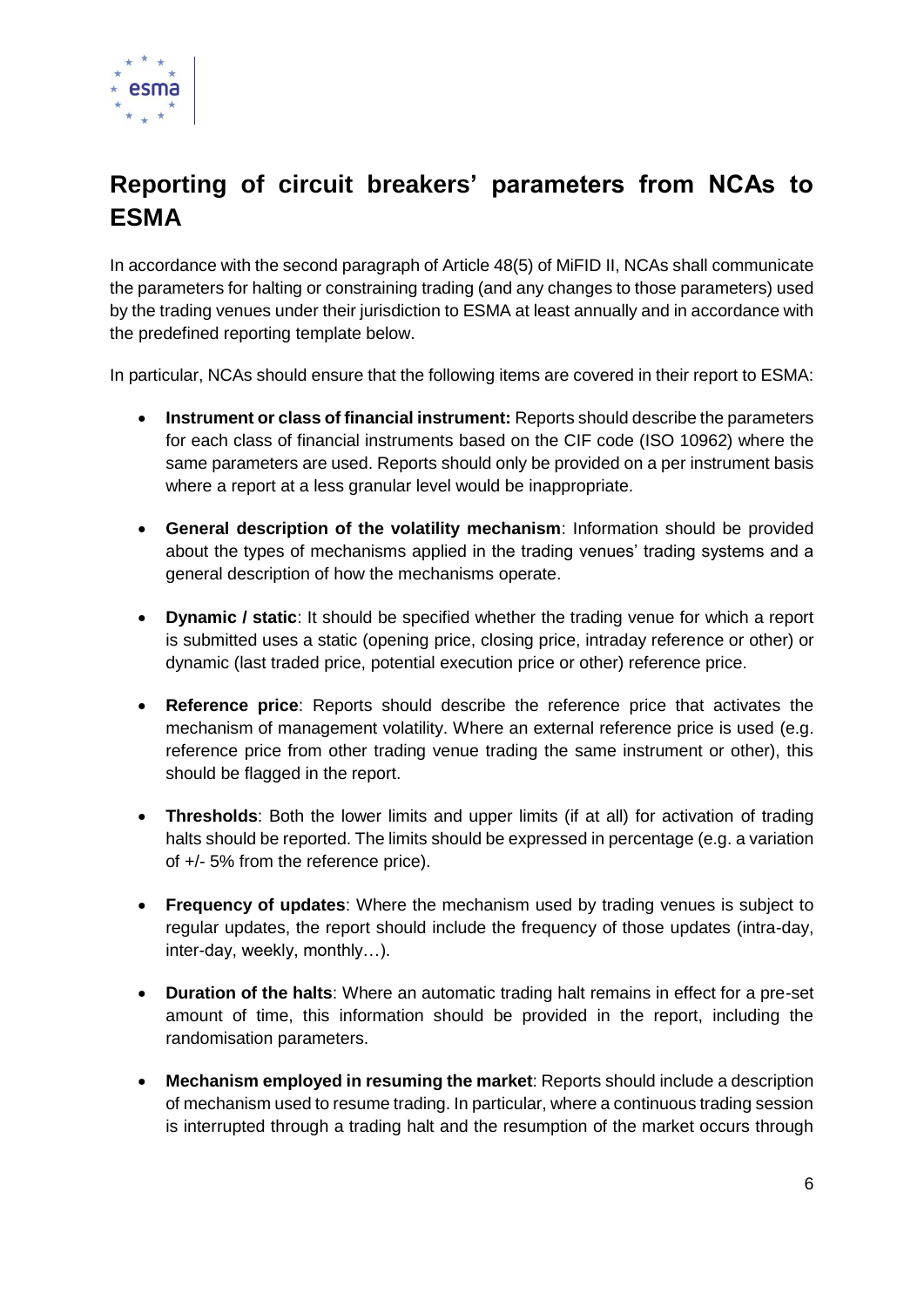

an auction process, the details of such a mechanism (e.g. duration, randomised or not, etc.) should be provided.

More detailed guidance can be found in the template itself, where specific data validation rules have been embedded and all fields benefit from an explanatory note.

NCAs should ensure that trading venues submit a report to them by 15 January every year (however, the first report should be submitted by 15 June 2018), on the parameters being used to halt or constrain trading at the first trading day of a year, so as to enable verification and update of the data held by the NCAs and ESMA. Trading venues should, during the course of the year, send an update if they introduce material changes to any of the parameters mentioned above.

Changes limited to adjustments of the thresholds used should not be considered as material for this purpose and new reports should only be sent in case of amendments which significantly affect the functioning and overall structure of the mechanism in place.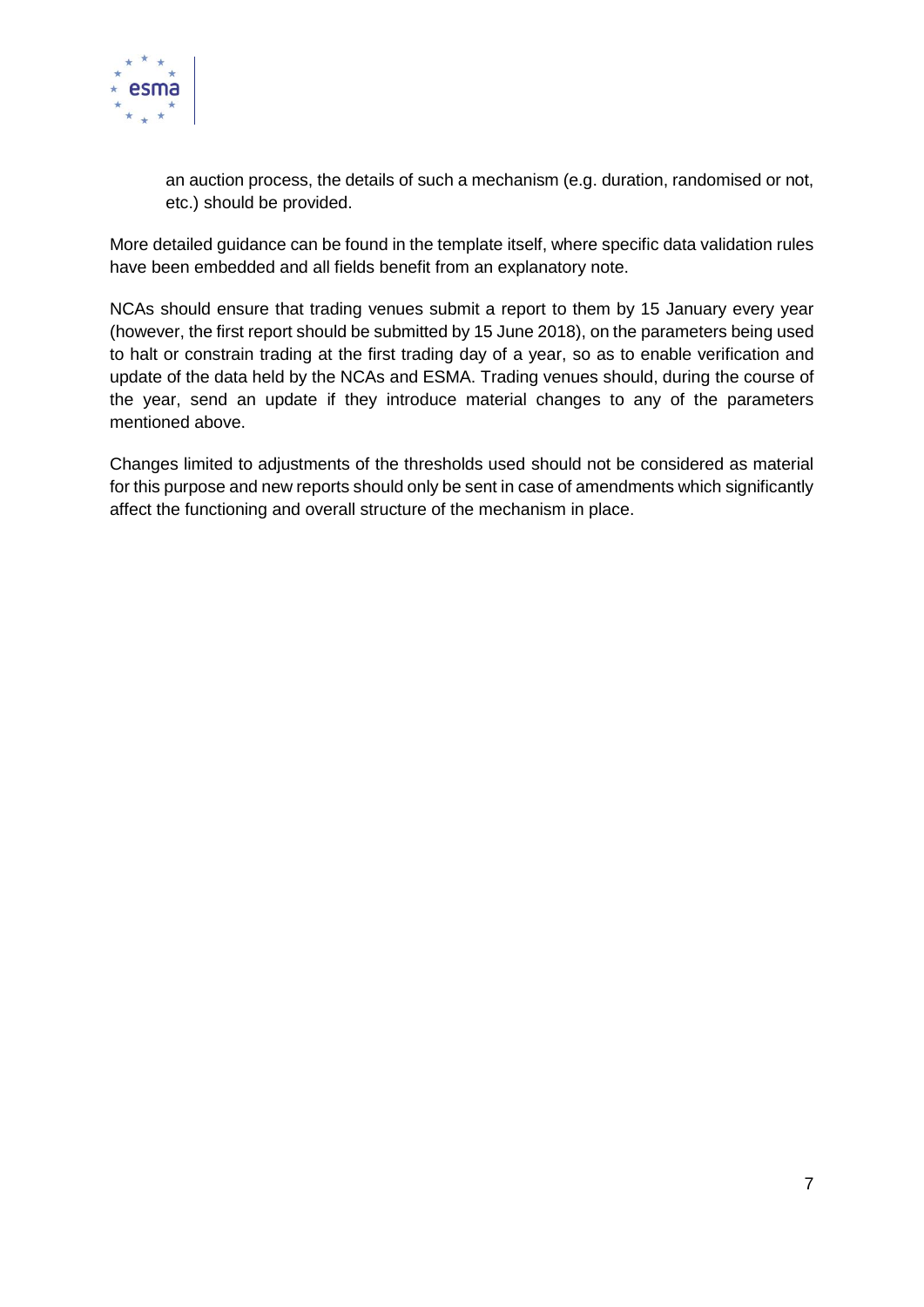

## Template for reporting trading halt parameters to ESMA

| <b>VH Identification variables (levels)</b> |                                                                |                                                                  |                           |                                                                   |                                                                            |                                     |                                                                                                           |                                         | <b>VH Information variables</b>                          |                                                                |                                                                                                                                            |                                                                                                                                                |                                                |                                                                                                                                             |                                                  |                                                                                                                                                                                                   |                                                                                                          |                                     |                                                                                                           |                                            |                                                                                                                          |                                                                                                            |                                                                                                                          |                                                                                                                          |                                                                                                                     |                                                          |                                                                                |                                                                                                                            |                                                             |
|---------------------------------------------|----------------------------------------------------------------|------------------------------------------------------------------|---------------------------|-------------------------------------------------------------------|----------------------------------------------------------------------------|-------------------------------------|-----------------------------------------------------------------------------------------------------------|-----------------------------------------|----------------------------------------------------------|----------------------------------------------------------------|--------------------------------------------------------------------------------------------------------------------------------------------|------------------------------------------------------------------------------------------------------------------------------------------------|------------------------------------------------|---------------------------------------------------------------------------------------------------------------------------------------------|--------------------------------------------------|---------------------------------------------------------------------------------------------------------------------------------------------------------------------------------------------------|----------------------------------------------------------------------------------------------------------|-------------------------------------|-----------------------------------------------------------------------------------------------------------|--------------------------------------------|--------------------------------------------------------------------------------------------------------------------------|------------------------------------------------------------------------------------------------------------|--------------------------------------------------------------------------------------------------------------------------|--------------------------------------------------------------------------------------------------------------------------|---------------------------------------------------------------------------------------------------------------------|----------------------------------------------------------|--------------------------------------------------------------------------------|----------------------------------------------------------------------------------------------------------------------------|-------------------------------------------------------------|
| Ope<br>ratin<br>q<br><b>MIC</b><br>cod<br>e | <b>Mar</b><br>ket<br>seg<br>me<br>nt<br><b>MIC</b><br>cod<br>e | Trad<br>ing<br>ven<br><b>ue</b>                                  | <b>Mark</b><br>et<br>type | <b>Class</b><br><b>of</b><br>finan<br>cial<br>instr<br>umen<br>ts | Speci<br>fic<br><i>instr</i><br>umen<br>ts                                 | Tradi<br>ng<br>perio<br>$\mathbf d$ | Tra<br>din<br>-9<br>peri<br>od<br>(if<br>Oth<br>er)                                                       | Oth<br>er<br>rele<br>van<br>det<br>ails | <b>Typ</b><br>e of<br>tradi<br>ng<br>syst<br>em          | Gene<br>ral<br>descr<br>iption<br>of the<br>mech<br>anis<br>ms | $\ln$<br>whic<br>h<br>mark<br>et<br>direc<br>tion(<br>s)<br>can a<br>tradi<br>ng<br>halt<br>be<br>trigg<br>ered<br>$\overline{\mathbf{?}}$ | <b>Stat</b><br>ic<br>refe<br>renc<br>$\mathbf{e}$<br>pric<br>e(s)<br>use<br>$d(*)$                                                             | <b>Stati</b><br>$\mathbf{c}$<br>thres<br>hold( | <b>Dyn</b><br>ami<br>$\mathbf{c}$<br>refe<br>renc<br>e.<br>Pric<br>e(s)<br>use<br>$d(*)$                                                    | <b>Dyna</b><br>mic<br>thres<br>hold(<br>$\gamma$ | Abso<br>lute<br>thres<br>hold<br>S,<br>only<br>if<br>price<br>varia<br>tions<br>cann<br>ot be<br>expr<br>esse<br>d as<br>perc<br>enta<br>ge of<br>$\mathbf{a}$<br>refer<br>ence<br>price<br>$(*)$ | Any<br>other<br>trigger<br>mecha<br>nisms(<br>$\ddot{\ }$                                                | Freq<br>uenc<br>y of<br>upda<br>tes | Freq<br>uenc<br>y of<br>upda<br>tes<br>(if<br>Othe<br>r                                                   | <b>Thre</b><br>shol<br>ds<br>discl<br>osed | <b>Mech</b><br>anis<br>m to<br>exten<br>$\mathbf d$<br>volati<br>lity<br>interr<br>uptio<br>$\mathbf n$                  | <b>VH</b><br>mech<br>anis<br>ms<br>for<br>perio<br>ds of<br>unus<br>ual<br>mark<br>et<br>condi<br>tions    | For<br>each<br>thres<br>hold<br>s,<br>mini<br>mum<br>durat<br>ion<br>in<br>seco<br>nds<br>(with<br>out<br>exten<br>sions | For<br>each<br>thres<br>hold<br>s,<br>maxi<br>mum<br>durat<br>ion<br>in<br>seco<br>nds<br>(with<br>out<br>exten<br>sions | <b>Poss</b><br>ibilit<br>y for<br>tradi<br>ng to<br>be<br>susp<br>ende<br>d for<br>the<br>rest<br>of<br>the<br>day? | <b>Mech</b><br>anis<br>m to<br>resu<br>me<br>tradi<br>ng | <b>Mech</b><br>anis<br>m to<br>resu<br>me<br>tradi<br>ng<br>(i)<br>Othe<br>r   | <b>Num</b><br>ber<br>of<br>time<br>s the<br>VH<br>mec<br>hani<br>sm<br>was<br>trigg<br>ered<br>over<br>the<br>last<br>year | Othe<br>$\mathbf{r}$<br>relev<br>ant<br>infor<br>mati<br>on |
| <b>ABC</b><br>D.                            | AB<br>C <sub>1</sub>                                           | The<br><b>ABC</b><br><b>Sto</b><br>Exc<br>han<br>ge              | Cash                      | ESXX<br><b>UX</b>                                                 | All<br>ordin<br>ary<br>share<br>with<br>fixed<br>rate<br>inco<br>me        | Othe                                | Tra<br>din<br>peri<br>od<br>oth<br>er<br>tha<br>n.<br>tho<br>se<br>pro<br>vid<br>ed<br>in.<br>the<br>list |                                         | For<br>exa<br>mple<br>Mille<br>nniu<br>m<br>Exch<br>ange | Pleas<br>$\epsilon$<br>elabor<br>ate                           | <b>Both</b>                                                                                                                                | Rep<br>ort<br>as<br>man<br>y as<br>ther<br>$\epsilon$<br>are<br>in<br>plac<br>$\epsilon$<br>(e.g.<br>last<br>aucti<br>on<br>pric<br>$\epsilon$ | 2.5                                            | Rep<br>ort<br>as<br>man<br>y as<br>ther<br>$\theta$<br>are<br>in<br>plac<br>$\mathbf{e}$<br>(e.g.<br>last<br>trad<br>$\theta$<br>pric<br>e) | 1.25                                             | For<br>exam<br>ple, a<br>VH<br>mech<br>anis<br>m<br>trigge<br>red<br>for a<br>price<br>absol<br>ute<br>variat<br>ion of<br>$E$ UR<br>0.10                                                         | For<br>exampl<br>$e$ , $a$<br>derivati<br>ve<br>halted<br>becaus<br>e the<br>underly<br>ing is<br>halted | Daily                               | Freq<br>uenc<br>$\mathbf{V}$<br>other<br>than<br>thos<br>$\epsilon$<br>provi<br>ded<br>in<br>the<br>list. | Yes                                        | For<br>exam<br>ple,<br>first<br>exten<br>sion<br>auto<br>matic<br>follow<br>ing<br>ones<br>trigge<br>red<br>manu<br>ally | For<br>exam<br>ple,<br>speci<br>al<br>mech<br>anism<br>s for<br>period<br>s of<br>high<br>volatili<br>ties | 120                                                                                                                      | 150                                                                                                                      | No                                                                                                                  | Aucti<br>on                                              | Mech<br>anis<br>m<br>other<br>than<br>those<br>provi<br>ded<br>in the<br>list. | 9999<br>9999                                                                                                               |                                                             |
| <b>ABC</b><br>D.                            | <b>AB</b><br>C <sub>1</sub>                                    | <b>The</b><br><b>ABC</b><br>D<br><b>Stor</b><br>Exc<br>han<br>ge | Cash                      | ESXX<br><b>UX</b>                                                 | <b>All</b><br>ordin<br>ary<br>share<br>with<br>fixed<br>rate<br>inco<br>me | Aucti<br>on.                        | Tra<br>din<br>per<br>od<br>oth<br>er<br>tha<br>n<br>tho<br>se                                             |                                         | For<br>exa<br>mple<br>Mille<br>nniu<br>m<br>Exch<br>ange | Pleas<br>e<br>elabor<br>ate                                    | Both                                                                                                                                       | Rep<br>ort<br>as<br>man<br>y as<br>ther<br>$\boldsymbol{e}$<br>are<br>in<br>plac<br>$\epsilon$                                                 | 5                                              | Rep<br>ort<br>as<br>man<br>y as<br>ther<br>$\epsilon$<br>are<br>in<br>plac<br>$\epsilon$                                                    | 2.5                                              | For<br>exam<br>ple, a<br>VH<br>mech<br>anis<br>m<br>trigge<br>red<br>for a<br>price                                                                                                               | For<br>exampl<br>$e$ , $a$<br>derivati<br>ve<br>halted<br>becaus<br>e the<br>underly<br>ing is<br>halted | Daily                               | Freq<br>uenc<br>V<br>other<br>than<br>thos<br>$\epsilon$<br>provi<br>ded<br>in                            | Yes                                        | For<br>exam<br>ple,<br>first<br>exten<br>sion<br>auto<br>matic<br>follow<br>ing                                          | For<br>exam<br>ple,<br>speci<br>al<br>mech<br>anism<br>s for<br>period<br>s of<br>high                     | 240                                                                                                                      | 300                                                                                                                      | No                                                                                                                  | Aucti<br>on                                              | Mech<br>anis<br>m<br>other<br>than<br>those<br>provi<br>ded<br>in the<br>list. | 1234<br>5678<br>9                                                                                                          |                                                             |

<span id="page-7-0"></span><sup>1</sup> Downloadable version available in https://www.esma.europa.eu/sites/default/files/library/template\_trading\_halt\_parameters\_0.xlsx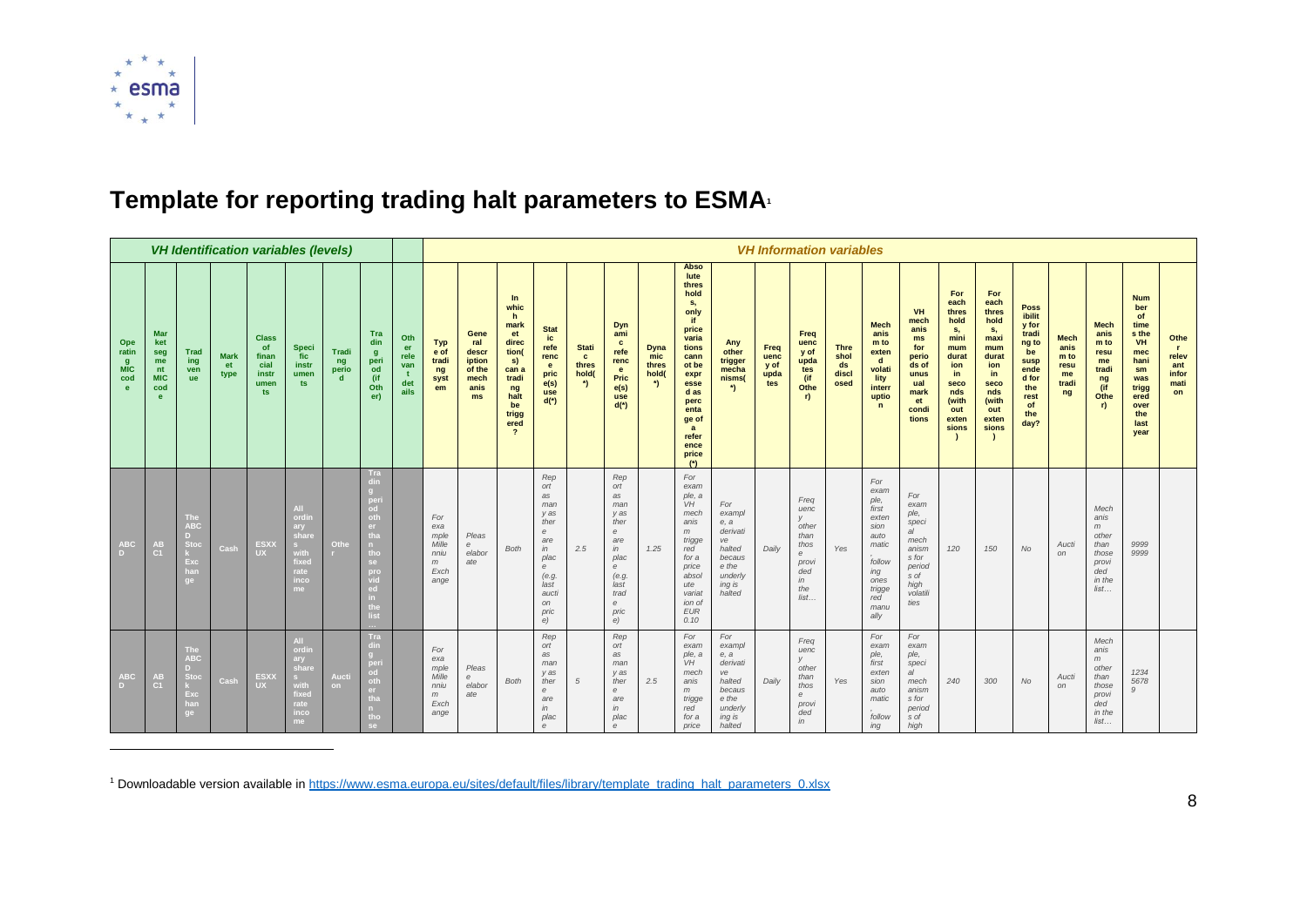

|                      |                                                           |                                                                   |                     |                          |             |               | pro<br>vid<br>ed<br>in<br>the<br>list                                                                    |                                                          |                                            |              | (e.g.<br>last<br>aucti<br>on<br>pric<br>e)                                                                                             |                | (e.g.<br>last<br>trad<br>e<br>pric<br>e)                                                                                          |                | absol<br>ute<br>variat<br>ion of<br>$E$ UR<br>0.10                                                                                        |                                                                                                          |                                | the<br>list                                                                           |           | ones<br>trigge<br>red<br>manu<br>ally                                                                                    | volatili<br>ties                                                                                           |     |     |     |             |                                                                               |            |  |
|----------------------|-----------------------------------------------------------|-------------------------------------------------------------------|---------------------|--------------------------|-------------|---------------|----------------------------------------------------------------------------------------------------------|----------------------------------------------------------|--------------------------------------------|--------------|----------------------------------------------------------------------------------------------------------------------------------------|----------------|-----------------------------------------------------------------------------------------------------------------------------------|----------------|-------------------------------------------------------------------------------------------------------------------------------------------|----------------------------------------------------------------------------------------------------------|--------------------------------|---------------------------------------------------------------------------------------|-----------|--------------------------------------------------------------------------------------------------------------------------|------------------------------------------------------------------------------------------------------------|-----|-----|-----|-------------|-------------------------------------------------------------------------------|------------|--|
| <b>ABC</b><br>$\Box$ | $\overset{\mathsf{AB}}{\mathsf{C}2}$                      | The ABC<br>D.<br>$\frac{a}{k}$ Exc<br>han<br>ge                   | Derive<br>ative     | <b>XXXX</b><br>XX.       | <b>ALL</b>  | Cont<br>nuou  | Tra<br>din<br>per<br>od<br>oth<br>tha<br>tho<br>se<br>$_{\rm vid}^{\rm pro}$<br>ed<br>in.<br>the<br>list | For<br>exa<br>mple<br>Mille<br>nniu<br>m<br>Exch<br>ange | Pleas<br>$\boldsymbol{e}$<br>elabor<br>ate | Down<br>ward | Rep<br>ort<br>as<br>man<br>y as<br>ther<br>$\epsilon$<br>are<br>in<br>plac<br>e<br>(e.g.<br>last<br>aucti<br>on<br>pric<br>e)          | 3.25           | Rep<br>ort<br>as<br>man<br>y as<br>ther<br>$\boldsymbol{e}$<br>are<br>in<br>plac<br>e<br>(e.g.<br>last<br>trad<br>e<br>pric<br>e) | 1.625          | For<br>exam<br>ple, a<br>VH<br>mech<br>anis<br>m<br>trigge<br>red<br>for a<br>price<br>absol<br>ute<br>variat<br>ion of<br>$E$ UR<br>0.10 | For<br>exampl<br>$e$ , $a$<br>derivati<br>ve<br>halted<br>becaus<br>e the<br>underly<br>ing is<br>halted | Mont<br>hly                    | Freq<br>uenc<br>V.<br>other<br>than<br>thos<br>e<br>provi<br>ded<br>in<br>the<br>list | <b>No</b> | For<br>exam<br>ple,<br>first<br>exten<br>sion<br>auto<br>matic<br>follow<br>ing<br>ones<br>trigge<br>red<br>manu<br>ally | For<br>exam<br>ple,<br>speci<br>al<br>mech<br>anism<br>s for<br>period<br>s of<br>high<br>volatili<br>ties | 156 | 216 | Yes | None        | Mech<br>anis<br>m<br>other<br>than<br>those<br>provi<br>ded<br>in the<br>list | 6541<br>23 |  |
| <b>ABC</b><br>$\Box$ | $\begin{array}{c} \texttt{AB} \\ \texttt{C2} \end{array}$ | The<br><b>ABC</b><br>D.<br>Stoc<br>k<br>Exc<br>han<br>ge          | Deriv<br>ative<br>S | <b>XXXX</b><br><b>XX</b> | <b>ALL</b>  | Aucti<br>on - | Tra<br>din<br>peri<br>od<br>oth<br>er.<br>tha<br>tho<br>se.<br>pro<br>vid<br>ed<br>in<br>the<br>list     | For<br>exa<br>mple<br>Mille<br>nniu<br>m<br>Exch<br>ange | Pleas<br>$\boldsymbol{e}$<br>elabor<br>ate | Down<br>ward | Rep<br>ort<br>as<br>man<br>y as<br>ther<br>$\epsilon$<br>are<br>in<br>plac<br>$\epsilon$<br>(e.g.<br>last<br>aucti<br>on<br>pric<br>e) | $\overline{c}$ | Rep<br>ort<br>as<br>man<br>y as<br>ther<br>e<br>are<br>in<br>plac<br>e<br>(e.g.<br>last<br>trad<br>e<br>pric<br>e)                | $\mathcal{I}$  | For<br>exam<br>ple, a<br>VH<br>mech<br>anis<br>m<br>trigge<br>red<br>for a<br>price<br>absol<br>ute<br>variat<br>ion of<br>$E$ UR<br>0.10 | For<br>exampl<br>e, a<br>derivati<br>ve<br>halted<br>becaus<br>e the<br>underly<br>ing is<br>halted      | Mont<br>hly                    | Freq<br>uenc<br>y<br>other<br>than<br>thos<br>e<br>provi<br>ded<br>in<br>the<br>list  | No        | For<br>exam<br>ple,<br>first<br>exten<br>sion<br>auto<br>matic<br>follow<br>ing<br>ones<br>trigge<br>red<br>manu<br>ally | For<br>exam<br>ple,<br>speci<br>al<br>mech<br>anism<br>s for<br>period<br>s of<br>high<br>volatili<br>ties | 96  | 156 | Yes | None        | Mech<br>anis<br>m<br>other<br>than<br>those<br>provi<br>ded<br>in the<br>list | 1234<br>56 |  |
| <b>ABC</b><br>$\Box$ | $AB$ <sub>C3</sub>                                        | <b>The</b><br><b>ABC</b><br>D.<br>Stoc<br>$k$<br>Exc<br>han<br>ge | Cash                | <b>CEX</b><br><b>XXX</b> | <b>ETFs</b> | Conti<br>nuou | Tra<br>din<br>peri<br>od<br>oth<br>tha<br>tho<br>pro<br>vid<br>ed<br>in.<br>the<br>list                  | For<br>exa<br>mple<br>Mille<br>nniu<br>m<br>Exch<br>ange | Pleas<br>$\boldsymbol{e}$<br>elabor<br>ate | Upwa<br>rd   | Rep<br>ort<br>as<br>man<br>y as<br>ther<br>$\epsilon$<br>are<br>in<br>plac<br>$\epsilon$<br>(e.g.<br>last<br>aucti<br>on<br>pric<br>e) | 8              | Rep<br>ort<br>as<br>man<br>y as<br>ther<br>e<br>are<br>in<br>plac<br>e<br>(e.g.<br>last<br>trad<br>e<br>pric<br>e)                | $\overline{4}$ | For<br>exam<br>ple, a<br>VH<br>mech<br>anis<br>m<br>trigge<br>red<br>for a<br>price<br>absol<br>ute<br>variat<br>ion of<br>$E$ UR<br>0.10 | For<br>exampl<br>$e$ , $a$<br>derivati<br>ve<br>halted<br>becaus<br>e the<br>underly<br>ing is<br>halted | Conti<br>nuou<br>$\mathcal{S}$ | Freq<br>uenc<br>V<br>other<br>than<br>thos<br>e<br>provi<br>ded<br>in<br>the<br>list  | No        | For<br>exam<br>ple,<br>first<br>exten<br>sion<br>auto<br>matic<br>follow<br>ing<br>ones<br>trigge<br>red<br>manu<br>ally | For<br>exam<br>ple.<br>speci<br>al<br>mech<br>anism<br>s for<br>period<br>s of<br>high<br>volatili<br>ties | 384 | 444 | No  | Aucti<br>on | Mech<br>anis<br>m<br>other<br>than<br>those<br>provi<br>ded<br>in the<br>list | 4578       |  |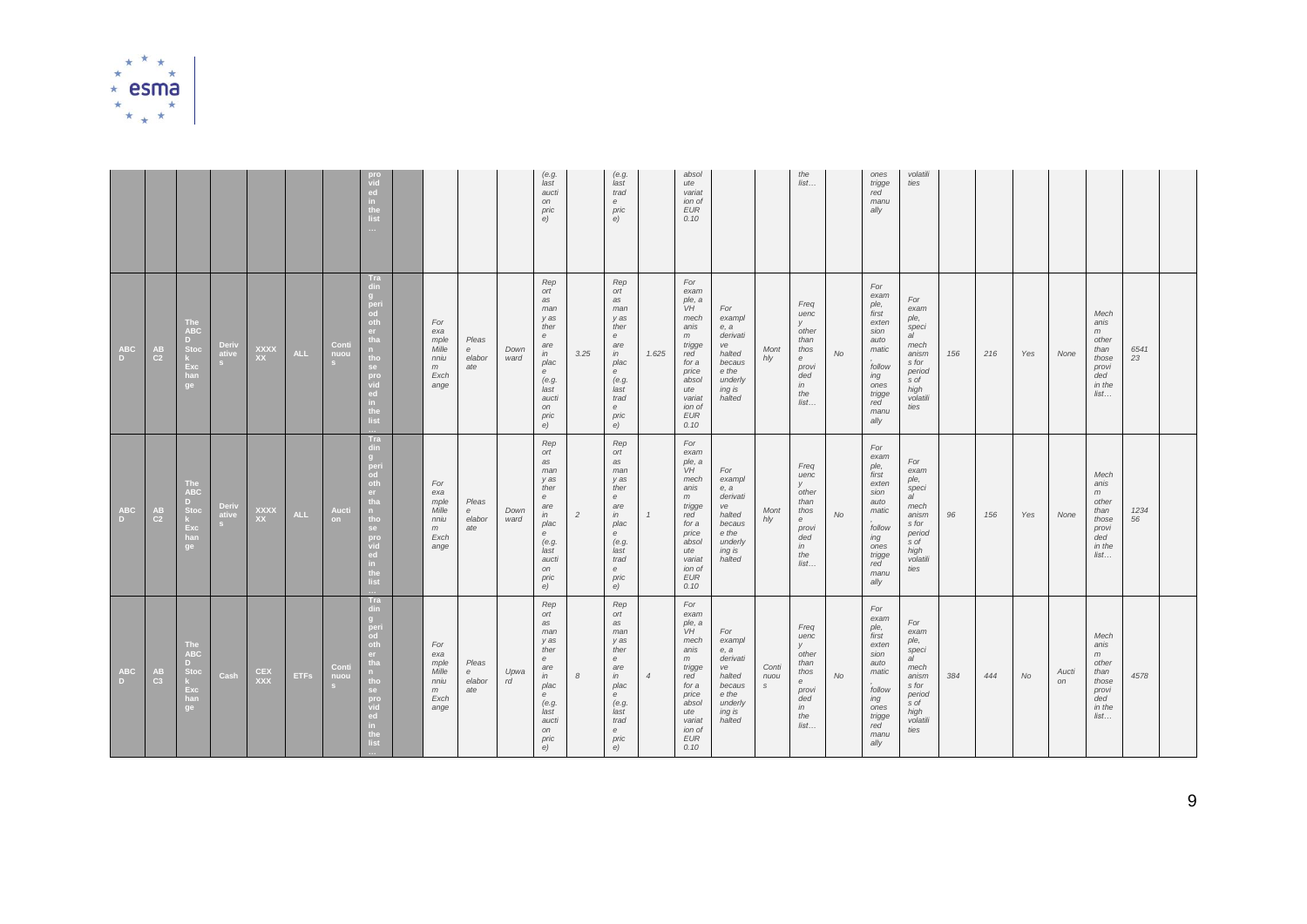

| <b>ABC</b><br><b>AB</b><br>C <sub>3</sub><br>$\overline{D}$ | – I ne<br><b>ABC</b><br>Stoc<br>Exc | Cash | CEX<br>$\overline{xx}$ | <b>ETFs</b> | Aucti<br>f on i | - Tra<br>oth<br>tho<br>se<br>pro<br>the<br>list |  | For<br>exa<br>mple<br>Mille<br>nniu<br>m<br>Exch<br>ange | Pleas<br>$\epsilon$<br>elabor<br>ate | Upwa<br>rd | Rep<br>ort<br>as<br>man<br>y as<br>ther<br>are<br>in<br>plac<br>(e.g.<br>last<br>aucti<br>on<br>pric<br>e) |  | Rep<br>ort<br>as<br>man<br>y as<br>ther<br>are<br>in<br>plac<br>(e.g.<br>last<br>trad<br>pric | $\overline{3}$ | For<br>exam<br>ple, a<br>VH<br>mech<br>anis<br>m<br>trigge<br>red<br>for a<br>price<br>absol<br>ute<br>variat<br>ion of<br><b>EUR</b><br>0.10 | For<br>exampl<br>$e$ , $a$<br>derivati<br>ve<br>halted<br>becaus<br>e the<br>underly<br>ing is<br>halted | Conti<br>nuou | Freq<br>uenc<br>other<br>than<br>thos<br>e<br>provi<br>ded<br>in<br>the<br>list | No | For<br>exam<br>ple,<br>first<br>exten<br>sion<br>auto<br>matic<br>follow<br>ing<br>ones<br>trigge<br>red<br>manu<br>ally | For<br>exam<br>ple,<br>speci<br>mech<br>anism<br>s for<br>period<br>s of<br>high<br>volatili<br>ties | 288 | 348 | No | Aucti<br>on | Mech<br>anis<br>m<br>other<br>than<br>those<br>provi<br>ded<br>in the<br>list | 3215 |  |
|-------------------------------------------------------------|-------------------------------------|------|------------------------|-------------|-----------------|-------------------------------------------------|--|----------------------------------------------------------|--------------------------------------|------------|------------------------------------------------------------------------------------------------------------|--|-----------------------------------------------------------------------------------------------|----------------|-----------------------------------------------------------------------------------------------------------------------------------------------|----------------------------------------------------------------------------------------------------------|---------------|---------------------------------------------------------------------------------|----|--------------------------------------------------------------------------------------------------------------------------|------------------------------------------------------------------------------------------------------|-----|-----|----|-------------|-------------------------------------------------------------------------------|------|--|
|-------------------------------------------------------------|-------------------------------------|------|------------------------|-------------|-----------------|-------------------------------------------------|--|----------------------------------------------------------|--------------------------------------|------------|------------------------------------------------------------------------------------------------------------|--|-----------------------------------------------------------------------------------------------|----------------|-----------------------------------------------------------------------------------------------------------------------------------------------|----------------------------------------------------------------------------------------------------------|---------------|---------------------------------------------------------------------------------|----|--------------------------------------------------------------------------------------------------------------------------|------------------------------------------------------------------------------------------------------|-----|-----|----|-------------|-------------------------------------------------------------------------------|------|--|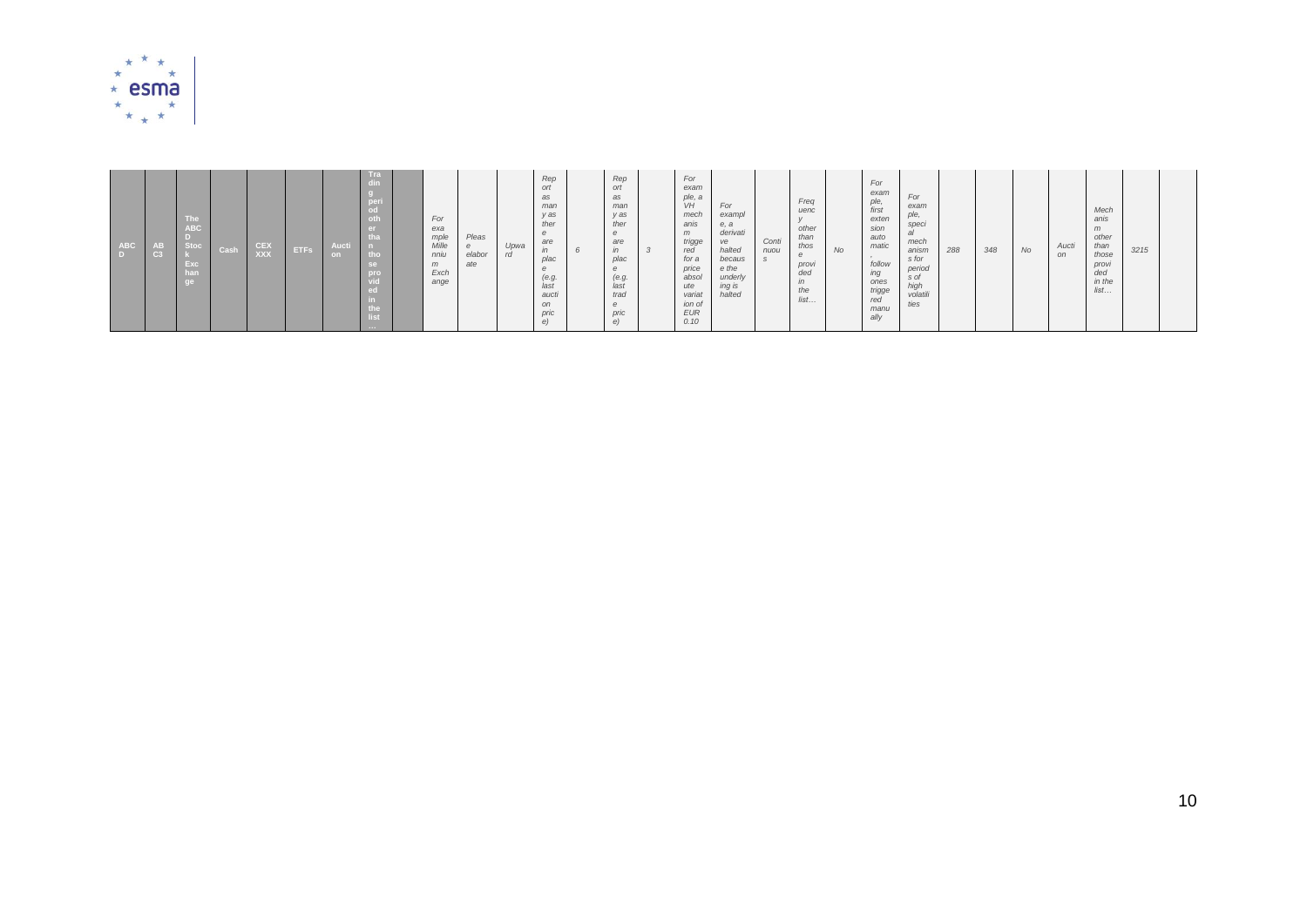

# <span id="page-10-0"></span>**Procedure steps**

| <b>Step</b>    | <b>Action</b>                                                                                                                                                                                                                                                                                                                                      | <b>Responsibility</b> |
|----------------|----------------------------------------------------------------------------------------------------------------------------------------------------------------------------------------------------------------------------------------------------------------------------------------------------------------------------------------------------|-----------------------|
| $\mathbf{1}$   | By 15 January of every year, trading venues must report to their NCA<br>the parameters used to halt or constrain trading at the first trading day of<br>a year. The first report is expected to be provided by 15 June 2018.                                                                                                                       | <b>Trading venues</b> |
|                | NCAs may require the trading venues under their jurisdictions to report<br>these parameters using a different, and, where appropriate, more<br>granular format.                                                                                                                                                                                    |                       |
|                | Trading venues should, in the course of the year, send an update if they<br>introduce material changes to any of the parameters mentioned above.                                                                                                                                                                                                   |                       |
|                | Changes limited to adjustments of the thresholds used should not be<br>considered as material for this purpose and new reports should only be<br>sent in case of amendments which significantly affect the functioning and<br>overall structure of the mechanism in place.                                                                         |                       |
| $\overline{2}$ | The recipient NCAs should use the pro-forma template to transcribe the<br>information obtained from their trading venues under Step 1, and forward<br>this information by email to ESMA without delay after verifying the data<br>provided by the trading venue and no later than 30 January (no later than<br>30 June 2018 for the first report). | <b>NCAs</b>           |
|                | Where, during the course of the year, a trading venue informs its NCA<br>about a material change to its parameters, the NCA should pass this<br>information on to ESMA without delay after verifying the data provided<br>by the trading venue and no later than two weeks after receiving the data<br>from the trading venue.                     |                       |